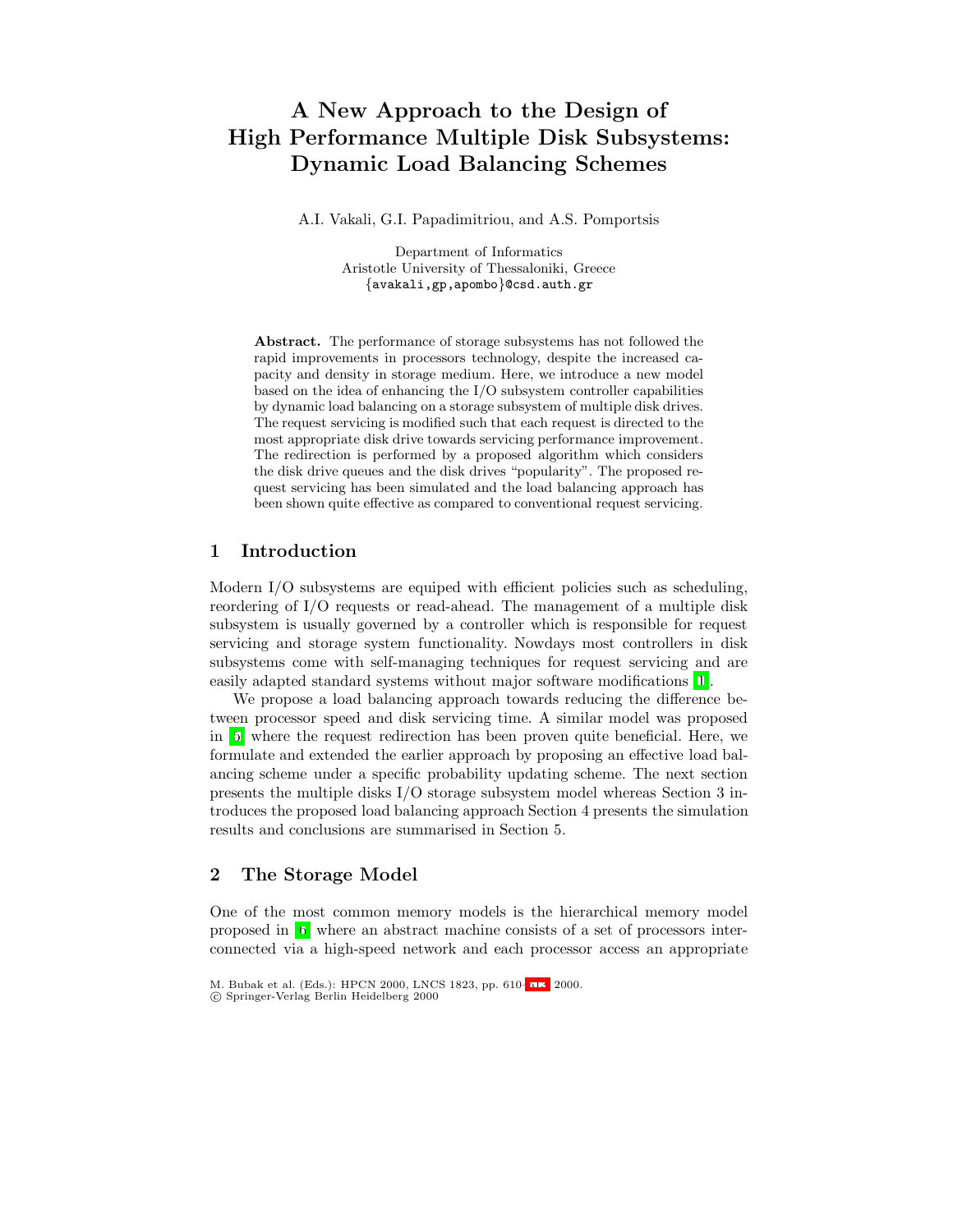$I/O$  controller. Each of these  $I/O$  controllers manages a set of disk drives [\[2\]](#page-3-4). The storage subsystem comprises of D individual and independent disk drives. Disk drives have associated queues that contain requests waiting to be serviced. Requests arrive to the system randomly by various independent processes. The total service time of a request in the disk mechanism is a function of the seek time(ST), the rotational latency(RL) and the transfer time(TT) whereas queue delay must be considered also for the evaluation of the overall service time [\[3](#page-3-5)[,4\]](#page-3-6). The most widely used formula for evaluating the expected service time involves these time metrics and it is expressed by :

$$
E[ServiceTime] = E[ST] + E[RL] + E[TT]
$$
\n(1)

where  $E\llbracket ST \rrbracket$  refers to the expected seek time,  $E\llbracket RL \rrbracket$  refers to the expected rotational delay and  $E[TT]$  refers to the expected transferring time. Formulae for these times have been given in [\[3,](#page-3-5)[4\]](#page-3-6).

# **3 The Dynamic Load Balancing Approach**



<span id="page-1-0"></span>**Fig. 1.** The Dynamic Load Balancing Model.

In our approach the controller doesn't remain a static design where data are placed as directed by the file system. Instead the controller becomes a dynamic tool which efficiently re-directs the requests to the physical medium according to the load information. Figure [1](#page-1-0) presents the structure of our dynamic load balancing model which alters the conventional multiple disk drives model accordingly. Writing is performed by indirecting request pattern within the controller to allow data relocation such that the service time is improved. At each time slot  $t$ , the dynamic load balancing based controller contains a probability distribution  $P(t)$ over the set of disks. Thus,  $P(t) = \{p_1(t), \ldots, p_D(t)\}\text{, where } D \text{ is the number of }$ disks. The probability distribution  $P(t)$  is updated at each time slot by taking into account the estimated load of each disk drive. The load is estimated by using the disk queue length since the queue size is an indicative metric for each disk load.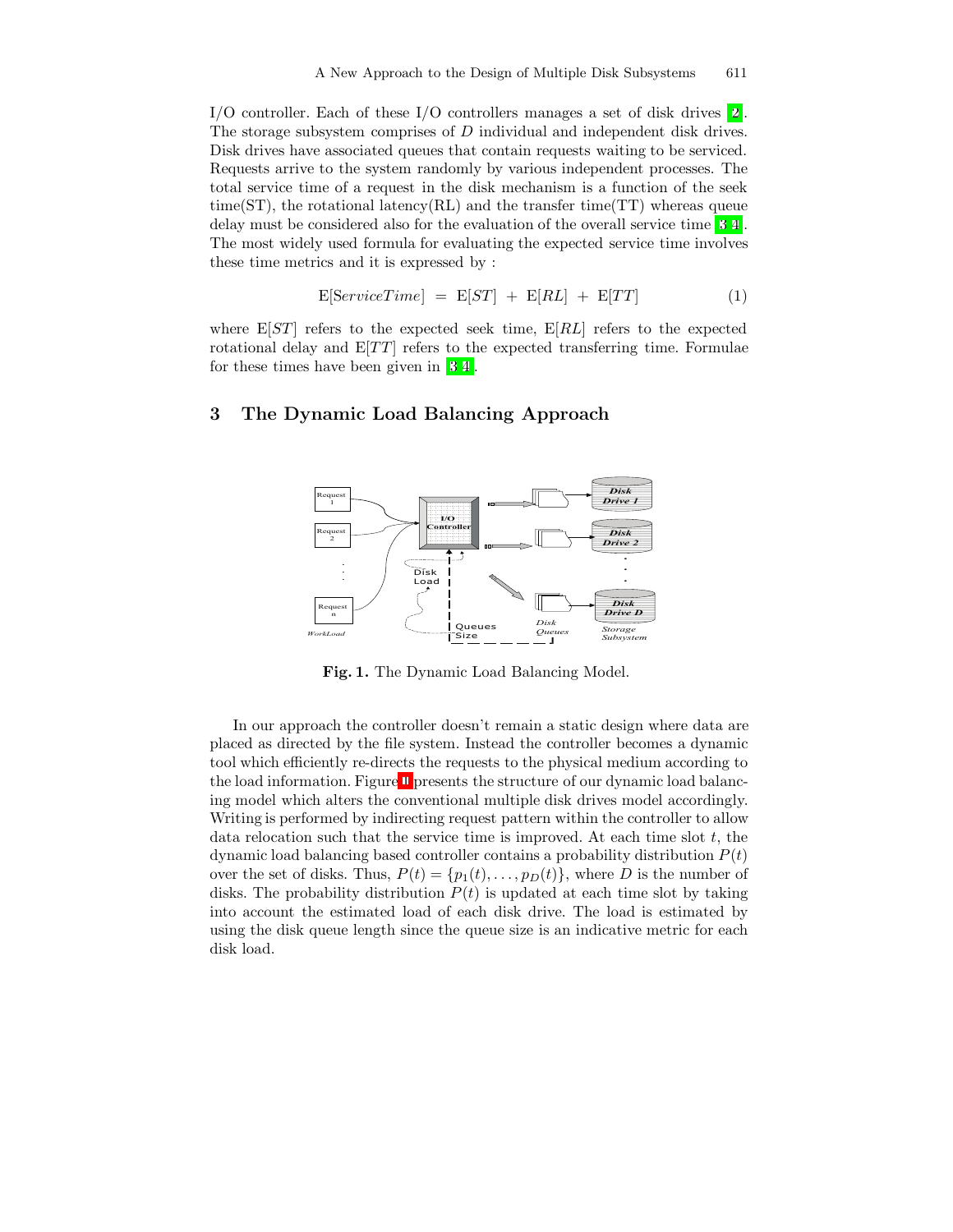**Definition :** The load  $L_i(t)$  of disk  $d_i$   $(i = 1, ..., D)$  is evaluated in by :

$$
L_i(t) = \max\{Q_i(t), \epsilon\} \tag{2}
$$

where  $Q_i(t)$  is the number of requests waiting in the queue of disk  $d_i$ , while  $\epsilon$  is a positive real number in the neighborhood of 0.

The probability  $p_i(t)$  of redirecting a write request to a disk  $d_i$  is inversely proportional to the load  $L_i(t)$  of this disk.

At any time slot t, for any two disks  $d_i$  and  $d_j$ , we have:

$$
\frac{p_i(t)}{p_j(t)} = \frac{L_j(t)}{L_i(t)}
$$

since the choice between two disks i and j for servicing a write request will be made according to their loads  $L_i(t)$  and  $L_j(t)$ . The disk with the heavier load has smaller probability than the other disk with the lighter load. Since at any given time slot t, it holds  $\sum_{i=1}^{D} p_i = 1$ , we are expressing all  $p_i$ s  $(i = 1, 2, ..., D)$ in terms of one specific disk, namely the  $i$  disk drive. From the above, we derive that the choice probability of each disk  $d_i$   $(i = 1, ..., D)$  will be :

$$
p_i(t) = \frac{\frac{1}{L_i(t)}}{\sum_{k=1}^{D} \frac{1}{L_k(t)}}
$$
\n(3)

### **4 Experimentation - Results**





<span id="page-2-0"></span>In order to study the performance of the proposed model we have simulated the conventional model and two types of models for the dynamic load balancing model, namely the deterministic and the probabilistic model. The simulation model was studied for an I/O subsystem of  $2, 4, \ldots, 10$  disk drives. Each disk is configured by the characteristics proposed in [\[2,](#page-3-4)[3\]](#page-3-5) for the *HP 97560* disk drive. The read/write ratio is a parameter varying in the range 0.1,..., 0.9. The proposed model has been showed to be beneficial in all cases when compared to the